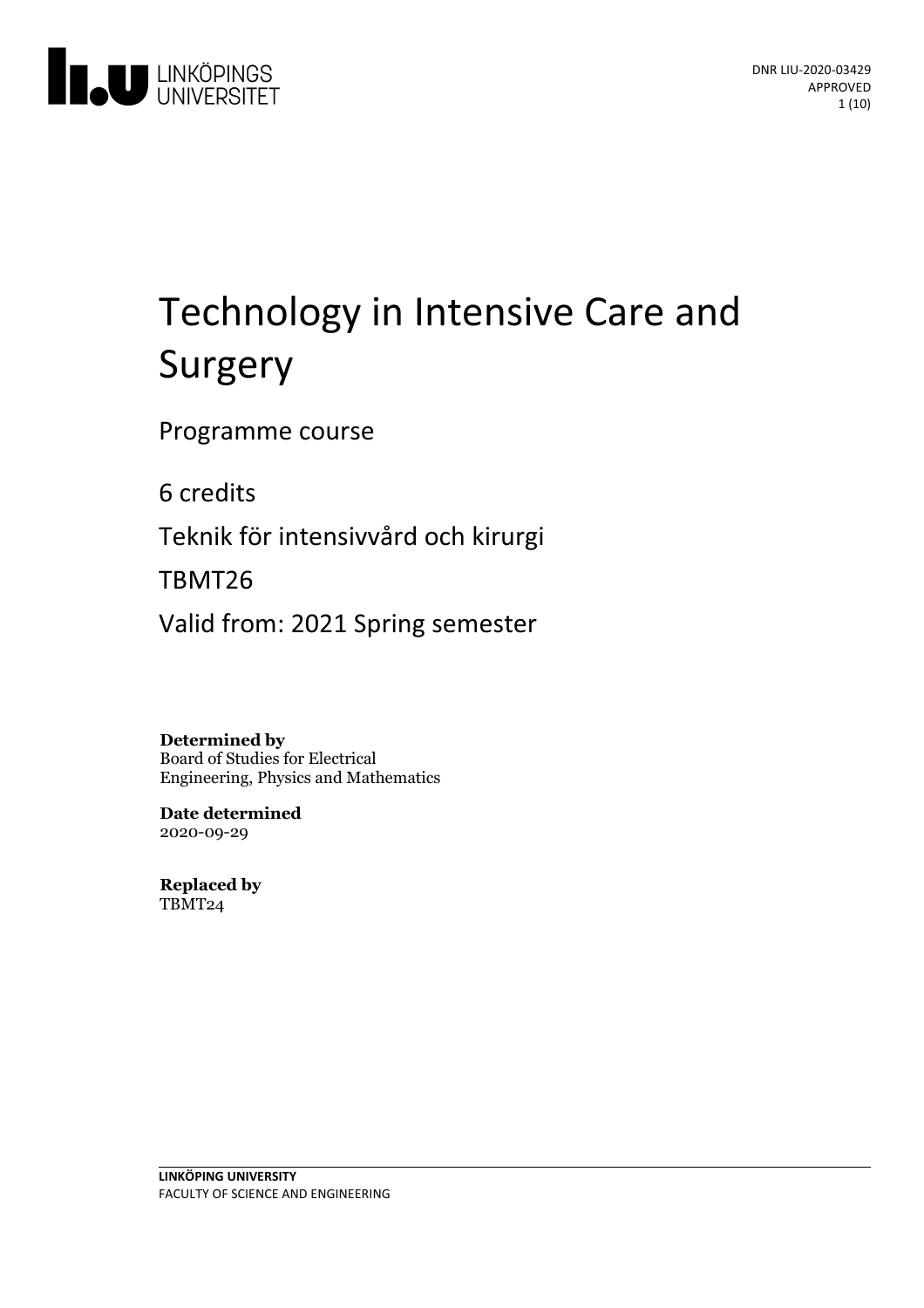# Main field of study

Biomedical Engineering

Course level

Second cycle

# Advancement level

A1X

# Course offered for

- Computer Science and Engineering, M Sc in Engineering
- Master's Programme in Biomedical Engineering
- Information Technology, M Sc in Engineering
- Biomedical Engineering, M Sc in Engineering
- Applied Physics and Electrical Engineering International, M Sc in Engineering
- Applied Physics and Electrical Engineering, M Sc in Engineering
- Computer Science and Software Engineering, M Sc in Engineering

# **Prerequisites**

Anatomy and Physiology

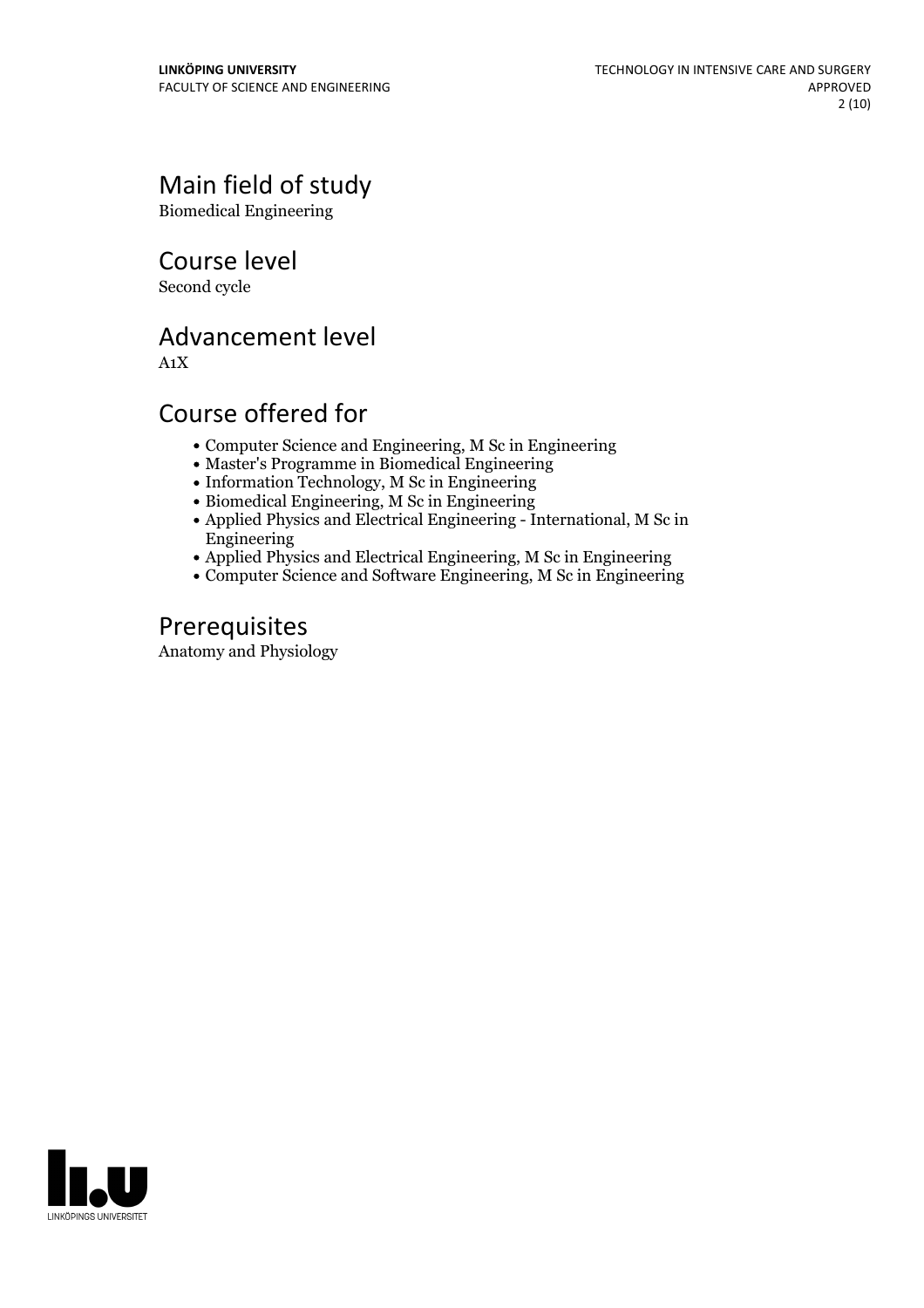# Intended learning outcomes

The student should have knowledge of technologies and systems for intensive care and therapy in highly specialized care. The course also enlightens problems related to monitoring of vital functions and their usefulness from medical and ethical perspectives. The following goals should be fulfilled:

- Exemplify and demonstrate engineering skills regarding monitoring systems and their clinical applications in intensive care, anaesthesia and
- ventilation.<br>• Be able to assess differences between technologies used and the physiological parameters measured during intensive care monitoring for
- 
- Define technical principles and applications of heart pumps.<br>• Summarize the operating theatres design, equipment and organization.<br>• Have knowledge regarding physical principles of tissue destructive methods
- 
- in surgery.<br>• Have knowledge of instruments and applications for endoscopic surgery.<br>• Summarize applications in laparoscopic surgery, cardiothoracic surgery and
- neurosurgery
- Be able to reflect on ethical aspects regarding intensive care and therapeutic
- Exemplify risks and regulations for medical devices or medical technical products and summarize how to report incidents.

# Course content

- Intensive care: Technical systems and clinical applications regarding intensive care, anaesthesia, ventilation, monitoring of vital parameters. Examples of application: fetus and neonatal monitoring, intensive care
- stations, cardiac/heart pumps.<br>• Therapeutic systems: Technical systems for minimally invasive surgery and their physiological background e.g. the operating theatre design and equipment, systems for navigation, simulation and surgical planning,<br>endoscopic surgery, electro- and laser surgery. Applications from e.g.<br>thoracic,- and neurosurgery.<br>Ethics and incidents: Ethical questions regarding int
- 
- 
- 

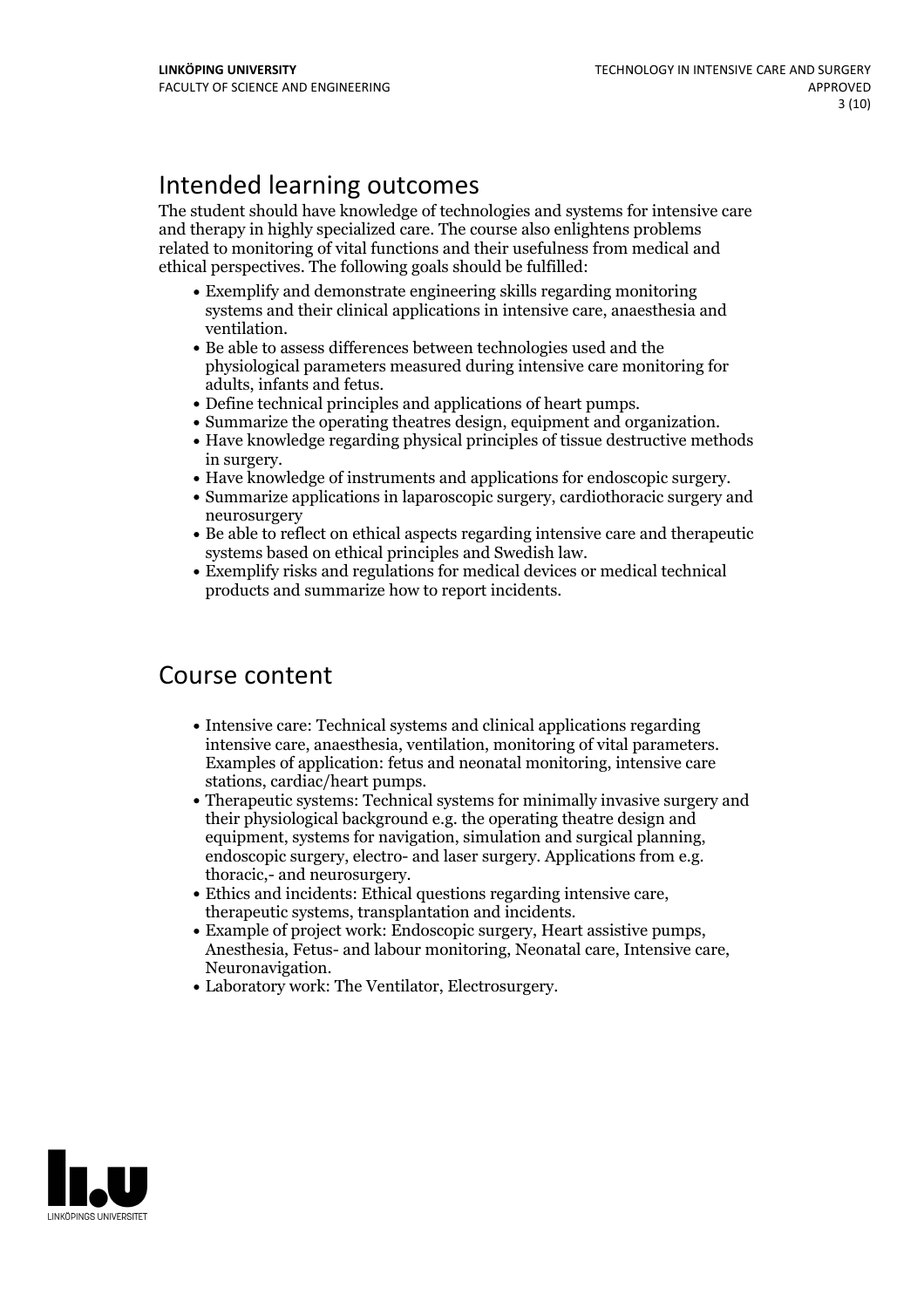# Teaching and working methods

Lectures, demonstrations, symposia, project studies, laboratory work

### Examination

| UPG1             | Project assignment  | 2 credits | U.G        |
|------------------|---------------------|-----------|------------|
| LAB1             | Laboratory work     | 1 credits | U.G        |
| TEN <sub>1</sub> | Written examination | 3 credits | U, 3, 4, 5 |

### Grades

Four-grade scale, LiU, U, 3, 4, 5

# Other information

### **About teaching and examination language**

The teaching language is presented in the Overview tab for each course. The examination language relates to the teaching language as follows:

- If teaching language is Swedish, the course as a whole or in large parts, is taught in Swedish. Please note that although teaching language is Swedish, parts of the course could be given in English. Examination language is Swedish.<br>• If teaching language is Swedish/English, the course as a whole will be
- taught in English if students without prior knowledge of the Swedish language participate. Examination language is Swedish or English
- (depending on teaching language).<br>• If teaching language is English, the course as a whole is taught in English.<br>Examination language is English.

### **Other**

The course is conducted in a manner where both men's and women's

The planning and implementation of a course should correspond to the course syllabus. The course evaluation should therefore be conducted with the course syllabus as a starting point.

# Department

Institutionen för medicinsk teknik

# Director of Studies or equivalent

Marcus Larsson

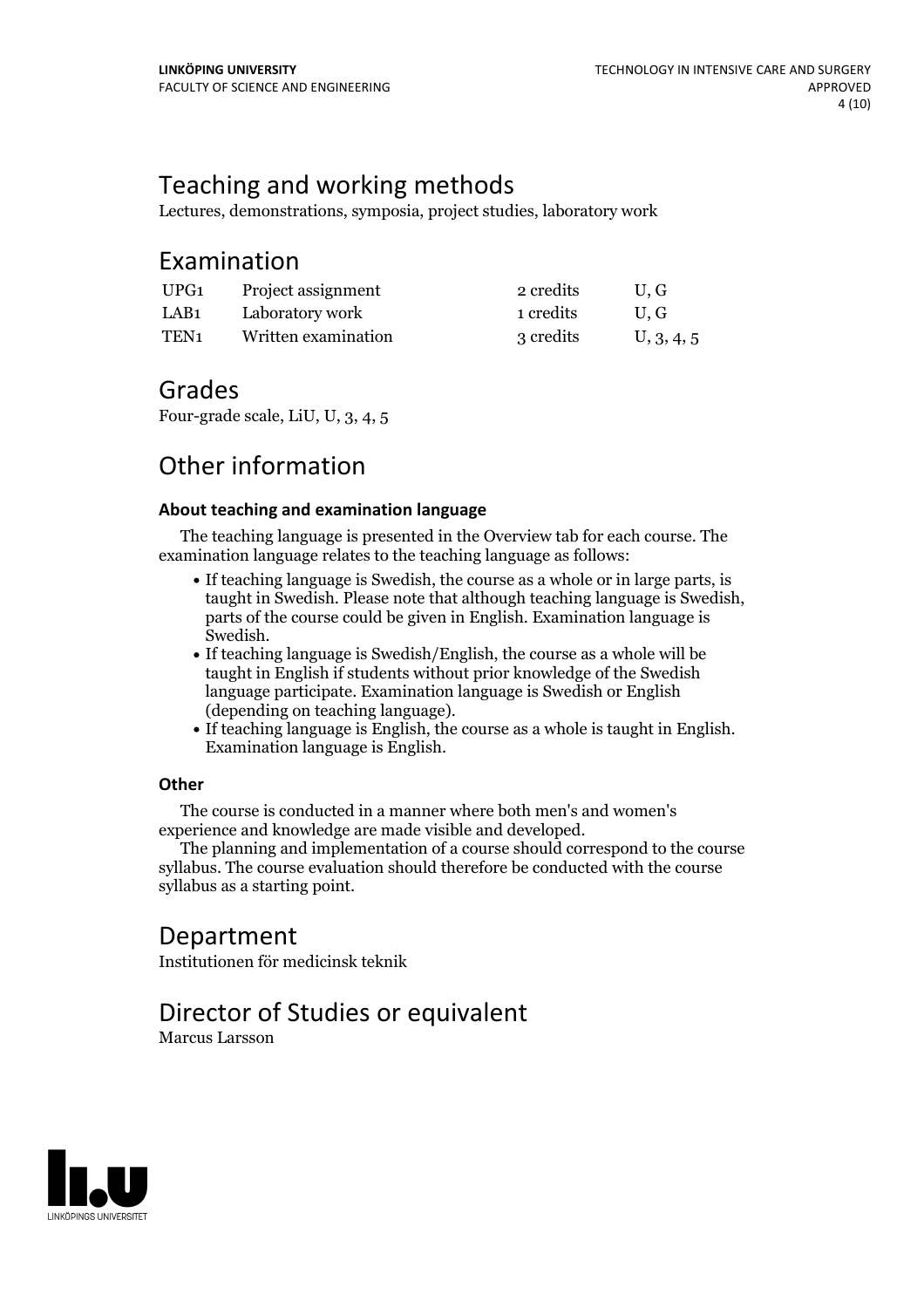# Examiner

Johannes Johansson

# Education components

Preliminary scheduled hours: 52 h Recommended self-study hours: 108 h

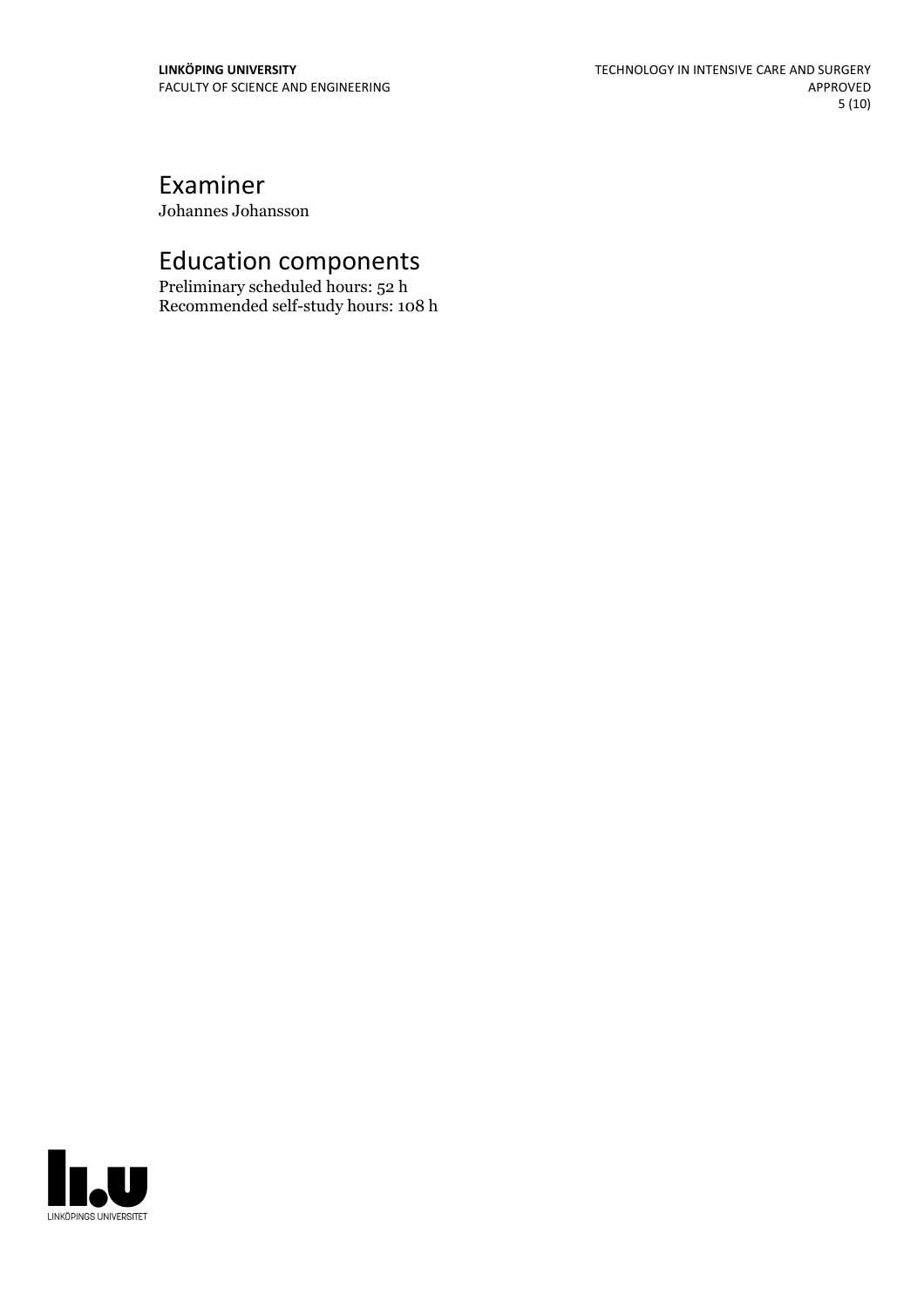# **Common rules**

### **Course syllabus**

A syllabus must be established for each course. The syllabus specifies the aim and contents of the course, and the prior knowledge that a student must have in order to be able to benefit from the course.

### **Timetabling**

Courses are timetabled after a decision has been made for this course concerning its assignment to a timetable module.

### **Interrupting a course**

The vice-chancellor's decision concerning regulations for registration, deregistration and reporting results (Dnr LiU-2015-01241) states that interruptions in study are to be recorded in Ladok. Thus, all students who do not participate in a course for which they have registered must record the interruption, such that the registration on the course can be removed. Deregistration from <sup>a</sup> course is carried outusing <sup>a</sup> web-based form: https://www.lith.liu.se/for-studenter/kurskomplettering?l=en.

### **Cancelled courses**

Courses with few participants (fewer than 10) may be cancelled or organised in a manner that differs from that stated in the course syllabus. The Dean is to deliberate and decide whether a course is to be cancelled or changed from the course syllabus.

### **Guidelines relatingto examinations and examiners**

For details, see Guidelines for education and examination for first-cycle and second-cycle education at Linköping University, Dnr LiU-2019-00920 (http://styrdokument.liu.se/Regelsamling/VisaBeslut/917592).

An examiner must be employed as a teacher at LiU according to the LiU Regulations for Appointments, Dnr LiU-2017-03931 (https://styrdokument.liu.se/Regelsamling/VisaBeslut/622784). For courses in second-cycle, the following teachers can be appointed as examiner: Professor (including Adjunct and Visiting Professor), Associate Professor (including Adjunct), Senior Lecturer (including Adjunct and Visiting Senior Lecturer), Research Fellow, or Postdoc. For courses in first-cycle, Assistant Lecturer (including Adjunct and Visiting Assistant Lecturer) can also be appointed as examiner in addition to those listed for second-cycle courses. In exceptional cases, a Part-time Lecturer can also be appointed as an examiner at both first- and second cycle, see Delegation of authority for the Board of Faculty of Science and Engineering.

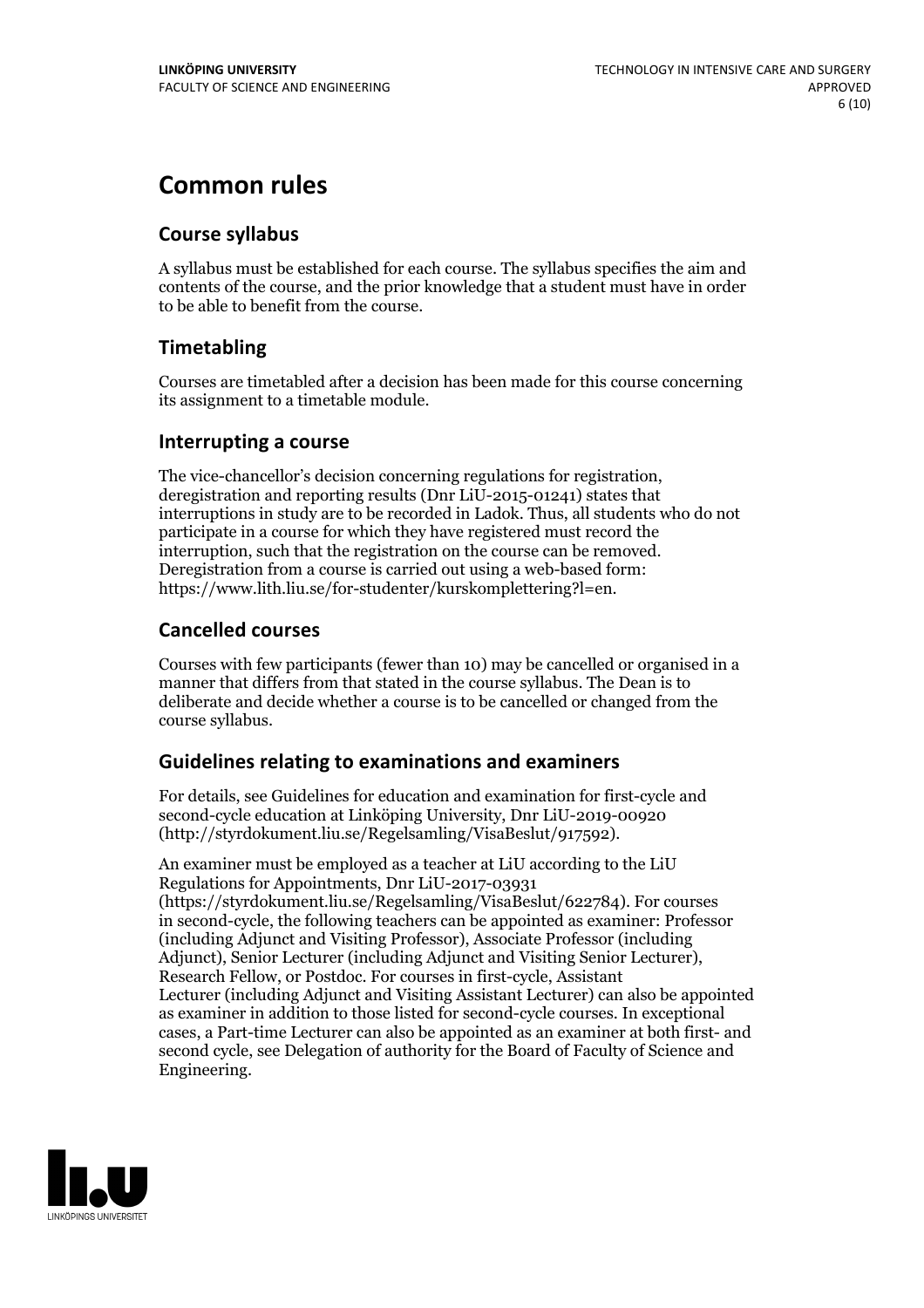### **Forms of examination**

### **Principles for examination**

Written and oral examinations and digital and computer-based examinations are held at least three times a year: once immediately after the end of the course, once in August, and once (usually) in one of the re-examination periods. Examinations held at other times are to follow a decision of the board of studies.

Principles for examination scheduling for courses that follow the study periods:

- courses given in VT1 are examined for the first time in March, with re-examination in June and August
- courses given in VT2 are examined for the first time in May, with re-examination in August and October
- courses given in HT1 are examined for the first time in October, with re-examination in January and August
- courses given in HT2 are examined for the first time in January, with re-examination in March and in August.

The examination schedule is based on the structure of timetable modules, but there may be deviations from this, mainly in the case of courses that are studied and examined for several programmes and in lower grades (i.e. 1 and 2).

Examinations for courses that the board of studies has decided are to be held in alternate years are held three times during the school year in which the course is given according to the principles stated above.

Examinations for courses that are cancelled orrescheduled such that they are not given in one or several years are held three times during the year that immediately follows the course, with examination scheduling that corresponds to the scheduling that was in force before the course was cancelled or rescheduled.

When a course is given for the last time, the regular examination and two re-<br>examinations will be offered. Thereafter, examinations are phased out by offering three examinations during the following academic year at the same times as the examinations in any substitute course. If there is no substitute course, three examinations will be offered during re-examination periods during the following academic year. Other examination times are decided by the board of studies. In all cases above, the examination is also offered one more time during the academic year after the following, unless the board of studies decides otherwise.

If a course is given during several periods of the year (for programmes, or on different occasions for different programmes) the board or boards of studies determine together the scheduling and frequency of re-examination occasions.

### **Retakes of other forms of examination**

Regulations concerning retakes of other forms of examination than written examinations and digital and computer-based examinations are given in the LiU guidelines for examinations and examiners, http://styrdokument.liu.se/Regelsamling/VisaBeslut/917592.

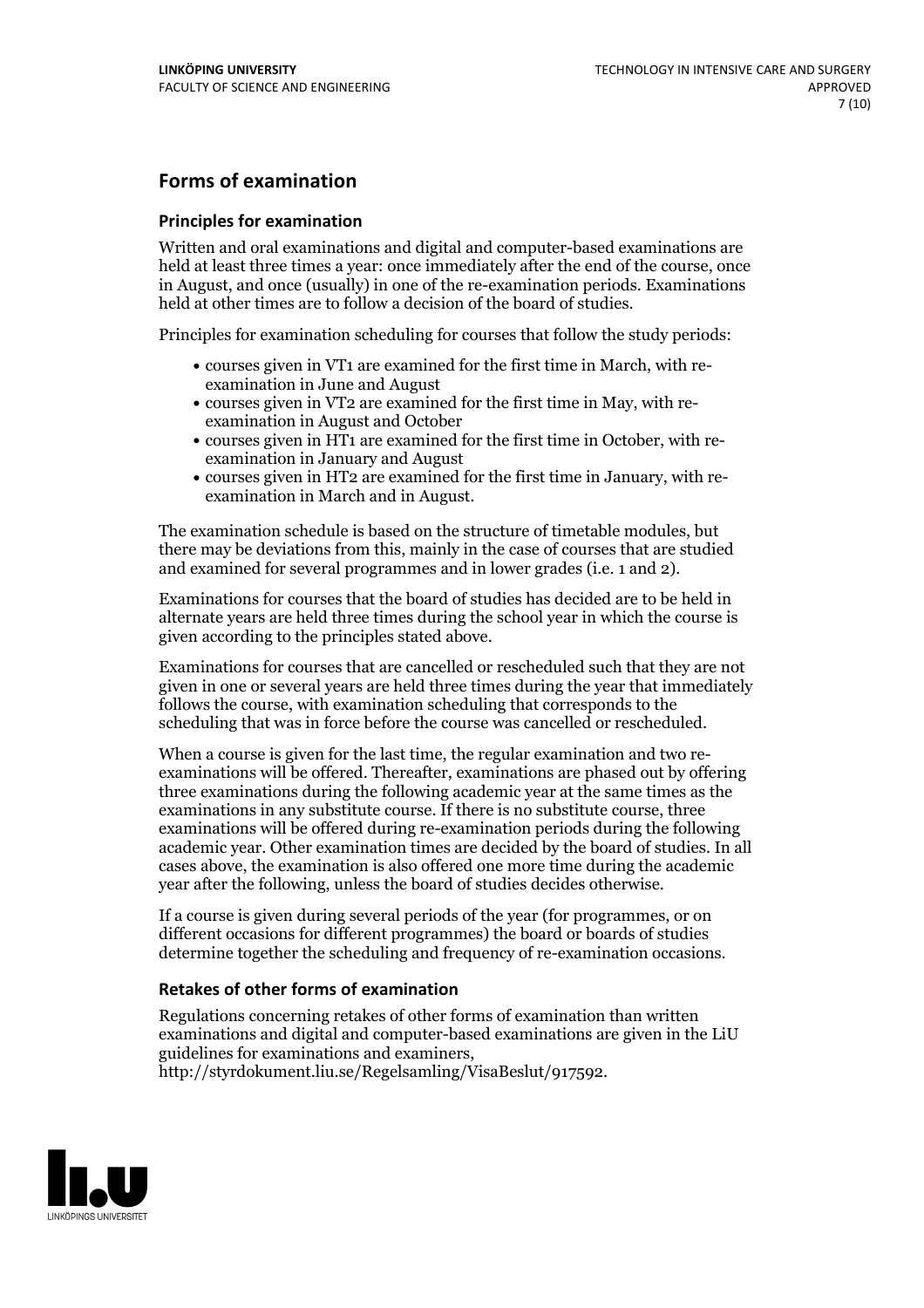#### **Registration for examination**

Until January 31 2021, the following applies according to previous guidelines: In order to take an written, digital or computer-based examination student must register in advance at the Student Portal during the registration period, which Candidates are informed of the location of the examination by email, four days in advance. Students who have not registered for an examination run the risk of being refused admittance to the examination, if space is not available.

From February 1 2021, new guidelines applies for registration for written, digital or computer-based examination, Dnr LiU-2020-02033 (https://styrdokument.liu.se/Regelsamling/VisaBeslut/622682).

Symbols used in the examination registration system:

\*\* denotes that the examination is being given for the penultimate time.

\* denotes that the examination is being given for the last time.

#### **Code of conduct for students during examinations**

Details are given in a decision in the university's rule book: http://styrdokument.liu.se/Regelsamling/VisaBeslut/622682.

#### **Retakes for higher grade**

Students at the Institute of Technology at LiU have the right to retake written examinations and digital and computer-based examinations in an attempt to achieve a higher grade. This is valid for all examination components with code "TEN", "DIT" and "DAT". The same right may not be exercised for other examination components, unless otherwise specified in the course syllabus.

A retake is not possible on courses that are included in an issued degree diploma.

#### **Grades**

The grades that are preferably to be used are Fail (U), Pass (3), Pass not without distinction  $(4)$  and Pass with distinction  $(5)$ .

- Grades U, 3, 4, 5 are to be awarded for courses that have written or digital examinations.<br>• Grades Fail (U) and Pass (G) may be awarded for courses with a large
- degree of practical components such as laboratory work, project work and
- $\bullet$  Grades Fail (U) and Pass (G) are to be used for degree projects and other independent work.

#### **Examination components**

The following examination components and associated module codes are used at the Faculty of Science and Engineering:

Grades U, 3, 4, 5 are to be awarded for written examinations (TEN) and

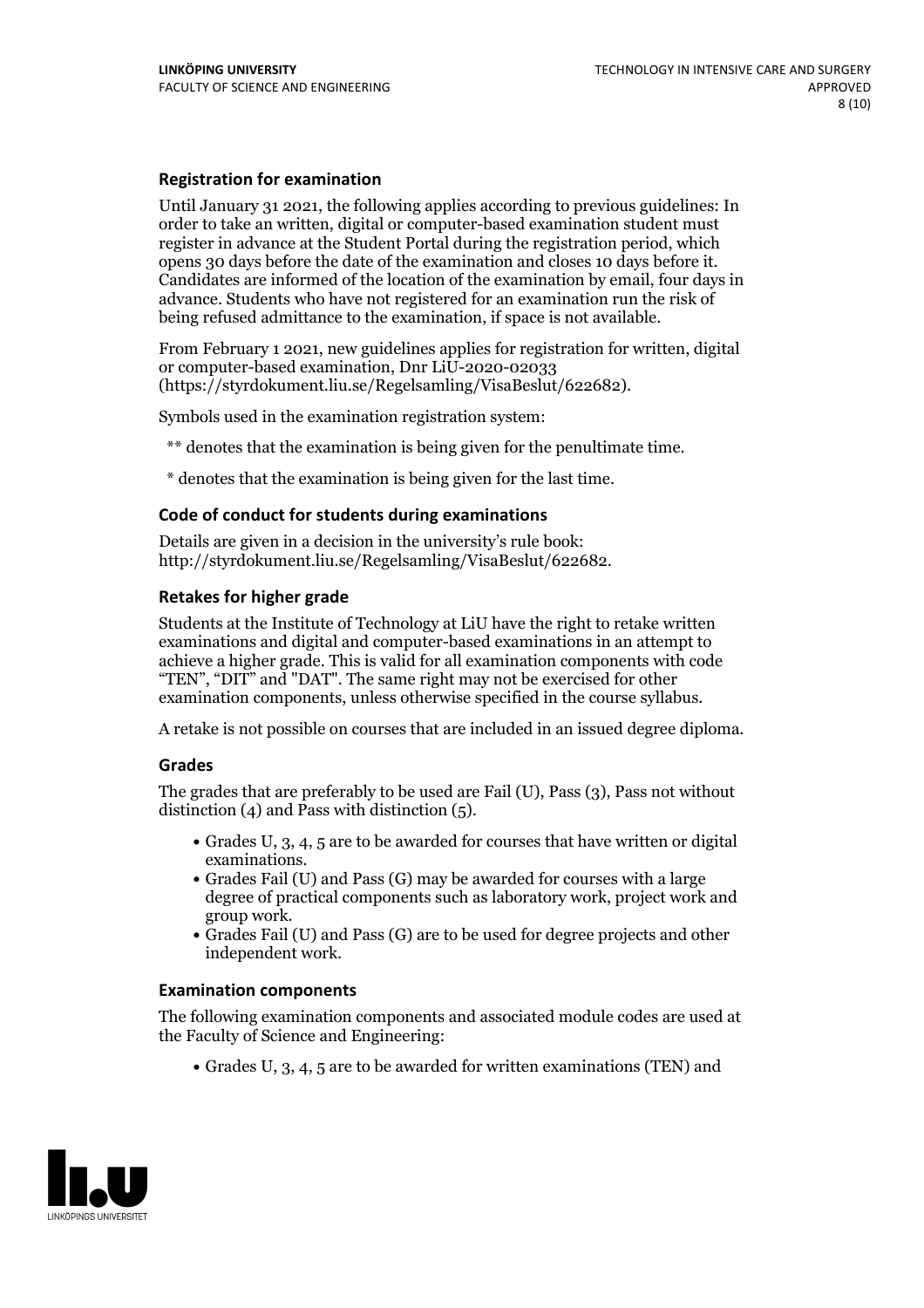- digital examinations (DIT).<br>• Examination components for which the grades Fail (U) and Pass (G) may be awarded are laboratory work (LAB), project work (PRA), preparatory written examination (KTR), digital preparatory written examination (DIK), oral examination (MUN), computer-based examination (DAT), home
- assignment (HEM), and assignment (UPG).<br>• Students receive grades either Fail (U) or Pass (G) for other examination components in which the examination criteria are satisfied principally through active attendance such as tutorial group (BAS) or examination item
- (MOM).<br>• Grades Fail (U) and Pass (G) are to be used for the examination components Opposition (OPPO) and Attendance at thesis presentation (AUSK) (i.e. part of the degree project).

In general, the following applies:

- 
- Mandatory course components must be scored and given <sup>a</sup> module code. Examination components that are not scored, cannot be mandatory. Hence, it is voluntary to participate in these examinations, and the voluntariness must be clearly stated. Additionally, if there are any associated conditions to the examination component, these must be clearly stated as well.<br>• For courses with more than one examination component with grades
- U,3,4,5, it shall be clearly stated how the final grade is weighted.

For mandatory components, the following applies: If special circumstances prevail, and if it is possible with consideration of the nature ofthe compulsory component, the examiner may decide to replace the compulsory component with another equivalent component. (In accordance with the LiU Guidelines for education and examination for first-cycle and second-cycle education at Linköping University, http://styrdokument.liu.se/Regelsamling/VisaBeslut/917592).

For written examinations, the following applies: If the LiU coordinator for students with disabilities has granted a student the right to an adapted examination for a written examination in an examination hall, the student has the right to it. If the coordinator has instead recommended for the student an adapted examination or alternative form of examination, the examiner may grant this if the examiner assesses that it is possible, based on consideration of the course objectives. (In accordance with the LiU Guidelines for education and examination for first-cycle and second-cycle education at Linköping University, http://styrdokument.liu.se/Regelsamling/VisaBeslut/917592).

#### **Reporting of examination results**

The examination results for a student are reported at the relevant department.

#### **Plagiarism**

For examinations that involve the writing of reports, in cases in which it can be assumed that the student has had access to other sources (such as during project work, writing essays, etc.), the material submitted must be prepared in accordance